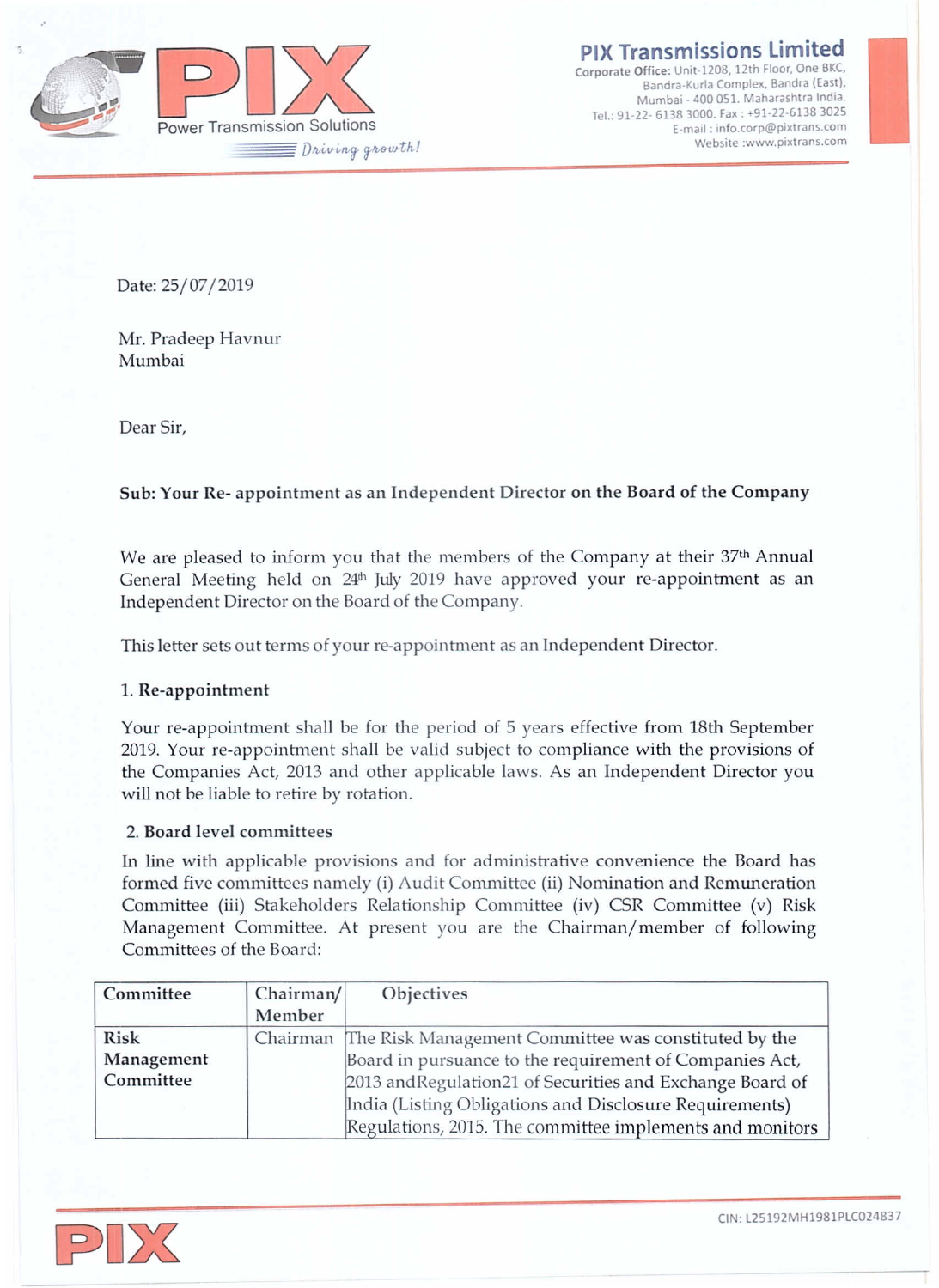

# **PIX Transmissions Limited**

**Corporate Office: Unit-UOS, 12th Floor. One BKe. Bandra-Kurla Complex, Sandra (East), Mumbai - 400 051. Maharashtra India.** Tel: 91-22- 6138 3000. fax: +91-22-6138 3025 **E-mail: [info.corp@pixtrans.com](mailto:info.corp@pixtrans.com) issions Limited**<br> **Example 1208**, 12th Floor, One BKC,<br>
urla Complex, Bandra (East),<br>
400 051. Maharashtra India.<br>
2000. Fax : +91-22-6138 3025<br>
ail : info.corp@pixtrans.com<br>
Website [:www.pixtrans.com](http://:www.pixtrans.com)

|                                             |          | Risk Management Plan of the company.                                                                                                                                                                                                                                               |
|---------------------------------------------|----------|------------------------------------------------------------------------------------------------------------------------------------------------------------------------------------------------------------------------------------------------------------------------------------|
| Nomination and<br>Remuneration<br>Committee | Chairman | Nomination and Remuneration committee formulates the<br>policy for appointment of Executive, Non-Executive and<br>Independent Directors to the Board, determines/recommend                                                                                                         |
|                                             |          | all elements of remuneration package of all the Executive<br>Directors, i.e. salary, benefits, bonuses, stock options,<br>pension etc. on the basis of adopted policy. It also carries out<br>evaluation of each Directors performance and performance<br>of the Board as a whole. |
| Audit Committee Member                      |          | The Audit Committee reviews reports of the internal<br>auditor, meets statutory auditors as and when required<br>and discusses their findings, suggestions, observations and<br>other related matters.                                                                             |

#### 3. Role & duties

- a. Your role and duties as an Independent Director *would* be as provided in the Companies Act, 2013 read with other applicable laws / rules / agreements.
- b. There are certain duties prescribed for all Directors which are fiduciary in nature. As member of the Board you along with the other Directors will be collectively responsible for such duties as under:
	- i. You shall act in good faith in order to promote the objects of the company for the benefit of its members as a whole, and in the best interests of the company, its employees, the shareholders, the community and for the protection of environment.
	- ii. You shall exercise your duties with due and reasonable care, skill and diligence and shall exercise independent judgment.
	- iii. You shall not involve in a situation in which you may have a direct or indirect interest that conflicts, or possibly may conflict, with the interest of the company.
	- iv. You shall not achieve or attempt to achieve any undue gain or advantage either to yourself or to your relatives, partners, or associates.
- c. As an Independent director you shall abide by the Code of Independent Director as enumerated under Schedule IV of the Companies Act, 2013. For your reference Schedule IV is attached herewith this letter.